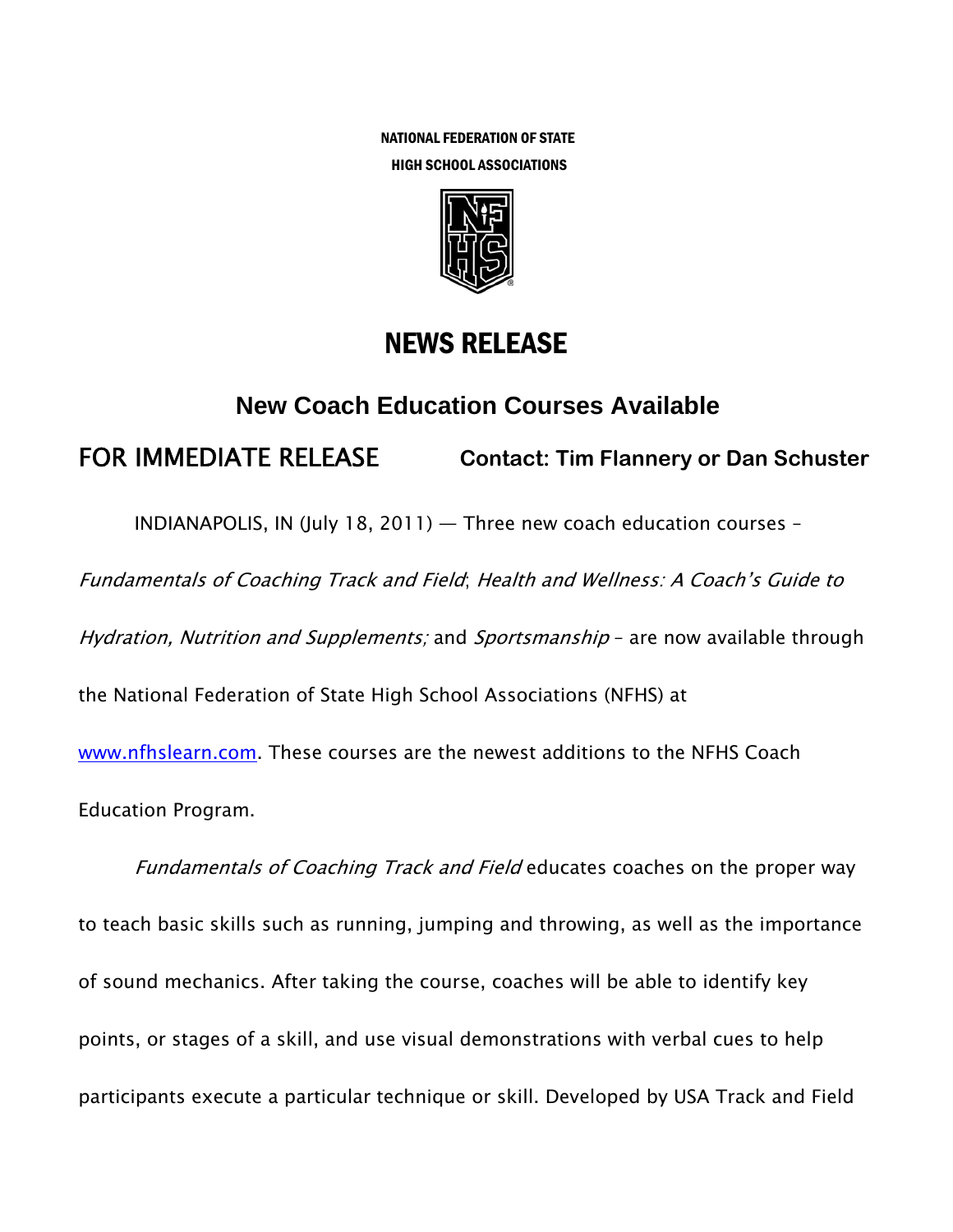in partnership with the NFHS, the course is hosted by Olympic athletes Dan O'Brien and Hyleas Fountain.

In an effort to keep students safe, well-hydrated and performing at their peak, Health and Wellness: A Coach's Guide to Hydration, Nutrition and Supplements provides coaches with an online course that offers practical tips on how to model and teach proper hydration and nutrition. The course educates coaches on how to influence what students eat and drink before, during and after competition, and presents information about how hydration, nutrition and supplements impact performance. The course is hosted by Dr. Michael Koester, chair of the NFHS Sports Medicine Advisory Committee and a sports medicine specialist from Eugene, Oregon.

Sportsmanship is designed to give coaches, players, officials, parents and fans a better understanding of what sportsmanship is and how inappropriate behavior negatively impacts the educational process. The course is free and takes about 15 minutes to complete.

The NFHS Coach Education Program was started in 2007, and more than 140,000 coaches have taken the core course  $-$  *Fundamentals of Coaching*. Forty-six of the 51 NFHS member associations have adopted the course.

The NFHS offers coaches the ability to become nationally certified as an Accredited Interscholastic Coach. In addition to the *Fundamentals of Coaching* course,